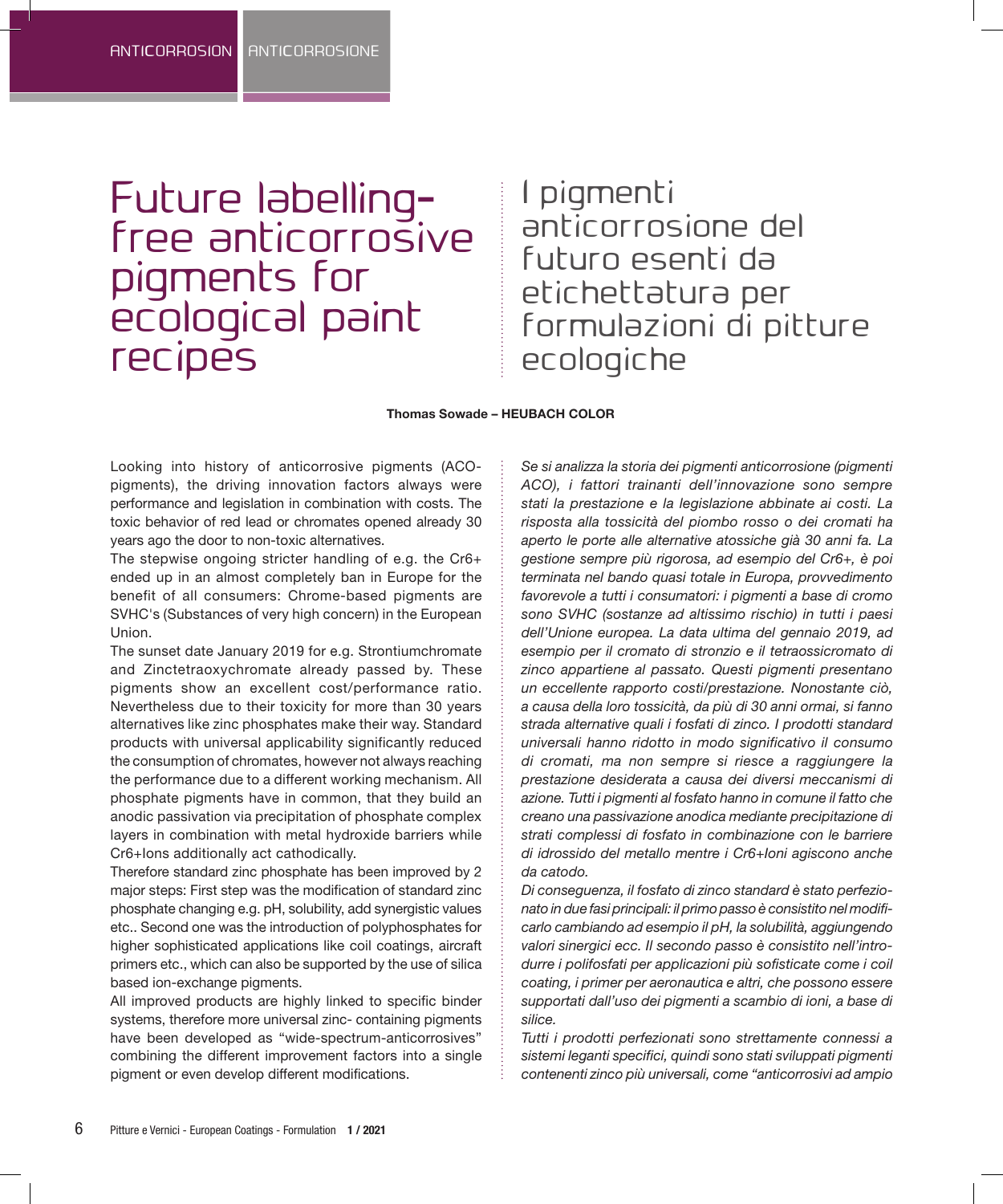# **HOW TO USE ZINC-CONTAINING ACO-PIGMENTS TO ACHIEVE A LABELLING-FREE PAINT?**

However also zinc-based pigments are not totally labellingfree but need to be regarded as hazardous to the aquatic environment.

Since the final implementation of CLP regulation in June 2015 not only the acute aquatic toxicity but additionally the chronic aquatic toxicity needs to be considered. According to our understanding the labelling of zinc-containing products can be done via two options:

- a) You need to follow the legally binding classification of zinc phosphate according to Annex VI of CLP regulation and in consequence the labelling of mixtures is derived by simple calculation taking the classification of zinc phosphate (and other ingredient of the mixture) into account.
- b) You can perform own tests on acute and chronic aquatic toxicity each on the three trophic levels daphnia, algae and fish and the labelling of the tested product/mixture then needs to follow the test results. According to our knowledge none of the existing products has shown all necessary results for the full set of required data to achieve a zinc-containing phosphate product/mixture without labelling. Also there is the additional question mark, if a paint is a new mixture which needs to be retested.



#### **Tab. 1**

Following the legally binding classification of zinc phosphate a mixture containing > 2.5 wt% needs to be labelled with the GHS symbol "environment" (when using the summation method). Based on Table 1 it would be possible to use a level of standard zinc phosphate < 2.5 wt% in the formulation to avoid the GHS symbol (provided no other ingredients contribute to the aquatic toxicity via the summation method). Unfortunately the level of < 2.5 wt% is below the recommended standard level of 6-8 wt% for proper anticorrosive properties. Therefore a currently followed idea is to find a pigment (or a paint formulation) with a reduced level of zinc resulting in a synergistic effect with other components.

A first step in this direction can be done with a zinc calcium strontium phosphate silicate pigment, which can be used as *spettro" associando i diversi aspetti del miglioramento in un unico pigmento o sviluppando anche diverse modificazioni.*

# **COME USARE I PIGMENTI-ACO CONTENENTI ZINCO PER OTTENERE PITTURE ESENTI DALL'OBBLIGO DI ETICHETTATURE?**

*Non tutti i pigmenti a base di zinco sono esenti dall'obbligo di etichettatura, ma devono essere considerati come materiali pericolosi per l'ambiente acquatico.*

*Da quando è stata implementata la normativa CLP lo scorso giugno 2015, deve essere considerata non soltanto la tossicità acquatica acuta ma anche la tossicità acquatica cronica. In base alle nostre conoscenze l'etichettatura dei prodotti contenenti zinco può essere effettuata con due opzioni:*

- *a) E' indispensabile seguire la classificazione legalmente vincolante del fosfato di zinco in base all'allegato VI della normativa CLP e, di conseguenza, l'etichettatura delle miscele viene ricavata dal semplice calcolo tenendo conto della classificazione del fosfato di zinco (e altri componenti della miscela).*
- *b) E' possibile eseguire i test sulla tossicità acquatica cronica e acuta per ciascuno dei tre livelli trofici, dafnia, alghe e pesci e l'etichettatura dei prodotti/miscele testati deve seguire i risultati dei test. In base alle conoscenze*

*attuali, nessuno dei prodotti esistenti ha fornito tutti i risultati necessari per completare il set dei dati richiesti per un prodotto/miscela fosfato-zinco senza etichettatura. Inoltre, vi è un altro dubbio dettato dal quesito relativo ad una pittura che, se nuova miscela, potrebbe richiedere l'esecuzione di un nuovo test. A seguito della classificazione vincolante del fosfato di zinco, una miscela contenente > 2,5% in peso di questa sostanza deve essere etichettata con il simbolo GHS "ambiente" (quando si adotta il metodo sommativo).*

*Come si osserva in Tabella 1, è possibile utilizzare una quantità di fosfato di zinco standard pari a < 2,5% in peso nella formulazione per evitare di apporre il simbolo GHS (a patto che nessun altro componente contribuisca alla tossicità acquatica procedendo con il metodo sommativo).*

*Sfortunatamente, la quantità di < 2,5% è inferiore alla quantità standard consigliata di 6-8% in peso per le proprietà anticorrosione.*

*Di conseguenza, un'idea attualmente considerata è quella di reperire un pigmento (oppure una formulazione di pittura) con una quantità ridotta di zinco, da cui scaturirebbe un effetto sinergico con altri componenti.*

*Un primo passo in questa direzione potrebbe essere compiuto con l'impiego di un pigmento silicato di fosfato zinco*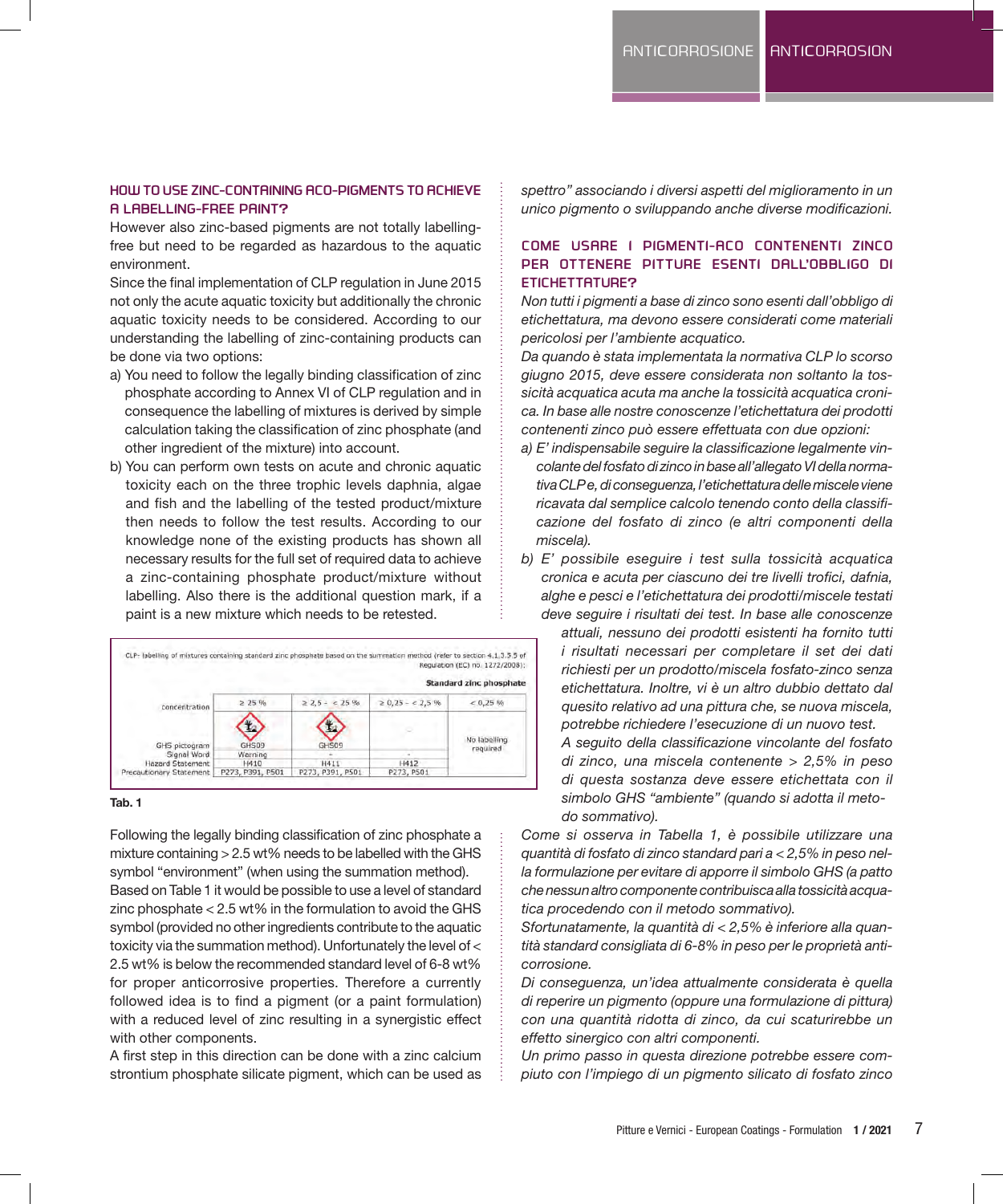a GHS pictogram-free approach using less than 4.4 wt% and which shows a universal applicability like standard zinc phosphates (Tab. 2).

But also in this case the typical recommended level of 6-8%wt is not possible without labelling, nevertheless it opens a possibility for paint formulators using lower levels of ACO-pigments based on an optimized cost/ performance ratio.

A further approach can be done with a zinc aluminum polyphosphate. Although containing zinc the level is quite low and up to 8 wt% can be used, fulfilling standard required level of 6-8 wt%.

Nevertheless Polyphosphates are quite sensitive towards the binder systems and this pigment is mainly recommended for usage in w/b and s/b Alkyds, Epoxies, Polyurethanes and PVB-based wash and shop primers.

## **ZINC-FREE ACO-PIGMENTS FOR LONG-TERM LABELLING-FREE PAINT FORMULATIONS**

Looking into history we saw in the past the stepwise increase of labelling and restrictions, currently e.g. for faded out Chromates. Therefore nobody can give a reliable forecast, if the concentration limit of 2.5 % wt of zinc phosphate to achieve a pictogram-free paint will stay forever.



#### **Fig. 1**

All explanations in the previous section, how to use a zinccontaining pigment for a pictogram-free paint, may be subject to change. From our point of view especially the labelling deviated from own tests can be regarded as weakest point. To formulate "safe for the future" Heubach GmbH recommends to have a look into totally zinc-free ACO-pigments. There are also a lot of different products existing already in the zinc-free phosphate range. Not surprisingly the development of zincfree phosphates shows an equal story to the development of zinc-containing phosphates. First available product was a standard calcium phosphate as a medium performing product followed by an organically modified calcium phosphate with optimized crystal structure for higher performance.

Further shift in the high performing area was done looking again





*calcio stronzio utilizzabile senza pittogramma GSH con meno del 4,4% in quantità, che mostra un'applicabilità universale come i fosfati di zinco standard (Tab. 2).*

*Eppure, anche in questo caso, la quantità tipica suggerita del 6-8% in peso non è possibile senza l'etichettatura, nonostante si delinei la possibilità per i formulatori di pitture di impiegare quantità inferiori di pigmenti ACO con rapporto costi/prestazione ottimizzato.* 

*Una ulteriore tecnica può consistere nell'utilizzo dei polifosfati di alluminio di zinco. Sebbene sia presente lo zinco, la quantità è relativamente contenuta e può esserne usato fino all'8%, conformemente ai livelli standard normati del 6-8% in peso.*

> *Tuttavia, i polifosfati sono piuttosto sensibili ai sistemi leganti e questo pigmento è raccomandato principalmente per l'uso nei primer d'officina a base di alchidiche, epossidiche, poliuretaniche e PVB a base acquosa e solvente.*

# **PIGMENTI ACO ESENTI DA ZINCO PER FORMULAZIONI DI PITTURE PRIVE DI ETICHETTATURA E A LUNGO TERMINE**

*Se si guarda al passato, si osserva un graduale aumento di etichettature e delle restrizioni, attualmente,* 

*sono un esempio i cromati, ormai quasi scomparsi. Di conseguenza, nessuno può fare previsioni affidabili se permarrà la soglia della concentrazione del 2,5% di fosfato di zinco per avere pitture esenti dal pittogramma.*

*Tutte le spiegazioni fornite nel paragrafo precedente, su come utilizzare il pigmento contenente zinco per una pittura che non deve essere etichettata, potrebbero essere soggette a cambiamenti. Dal nostro punto di vista, in particolare le etichettature che si discostano dai dati dei test possono essere considerate le meno sicure.*

*Per ottenere formulazioni "sicure per il nostro futuro" Heubach GmbH consiglia di prendere in considerazione i pigmenti ACO totalmente esenti da zinco.*

*Esistono inoltre molti prodotti differenti della serie dei fosfati*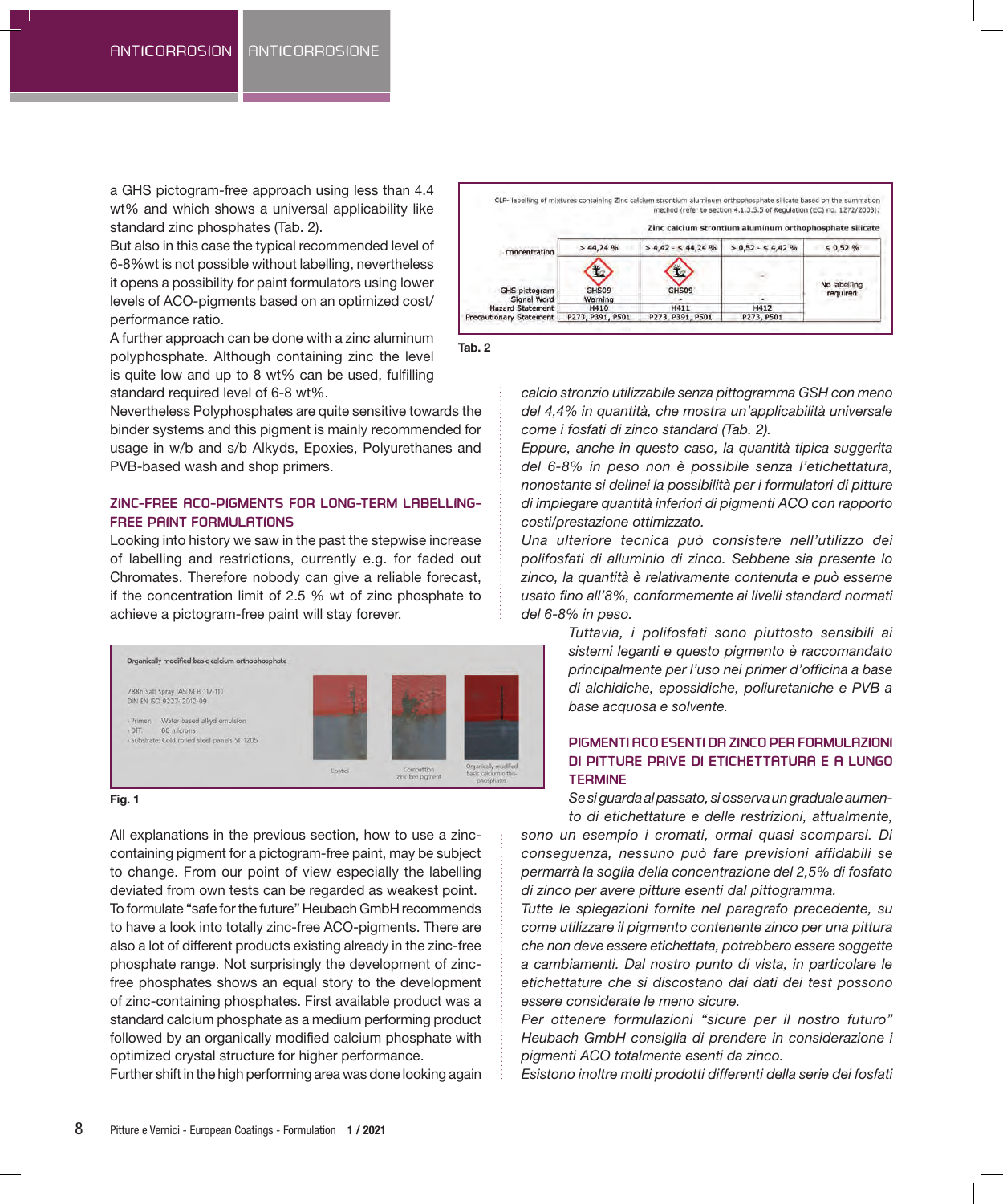

**Tab. 3**

into the family of polyphosphates. Although polyphosphates are labelled as "irritant", in terms of aquatic toxicity they show no labelling when using modifications like strontium, calcium, etc. instead of zinc (Tab. 3).

Even the "irritant" labelling can be considered as negligible since the concentration in a paint again is in a range of 6-8 wt%. All the zinc-free phosphates are quite specific to the binder system. Therefore the latest development was a modified phosphate with maximum universal applicability. It

*esenti da zinco. Non sorprende che lo sviluppo dei fosfati privi di zinco abbia seguito un percorso simile a quello dei fosfati contenenti zinco. Il primo prodotto disponibile è stato il fosfato di calcio standard come prodotto a prestazione media, seguito da un fosfato di calcio a modificazione organica con struttura cristallina ottimizzata per prestazioni superiori.*

*Un altro balzo avanti nell'area dell'alta prestazione è stato compiuto analizzando la famiglia dei polifosfati. Sebbene i polifosfati siano classificati come "irritanti", in termini di tossicità acquatica essi non sono tenuti ad avere etichettature quando sono utilizzate modificazioni con stronzio, calcio e altri al posto dello zinco (Tab. 3).*

Anche l'etichetta "irritante" può essere considerata di importanza trascurabile poiché la concentrazione in una pittura è ancora nel range del 6-8% in peso

Tutti i fosfati esenti da zinco sono piuttosto specifici, in relazione al sistema legante. Quindi l'attività di sviluppo più recente è consistita nella modificazione di un fosfato a massima applicabilità universale.